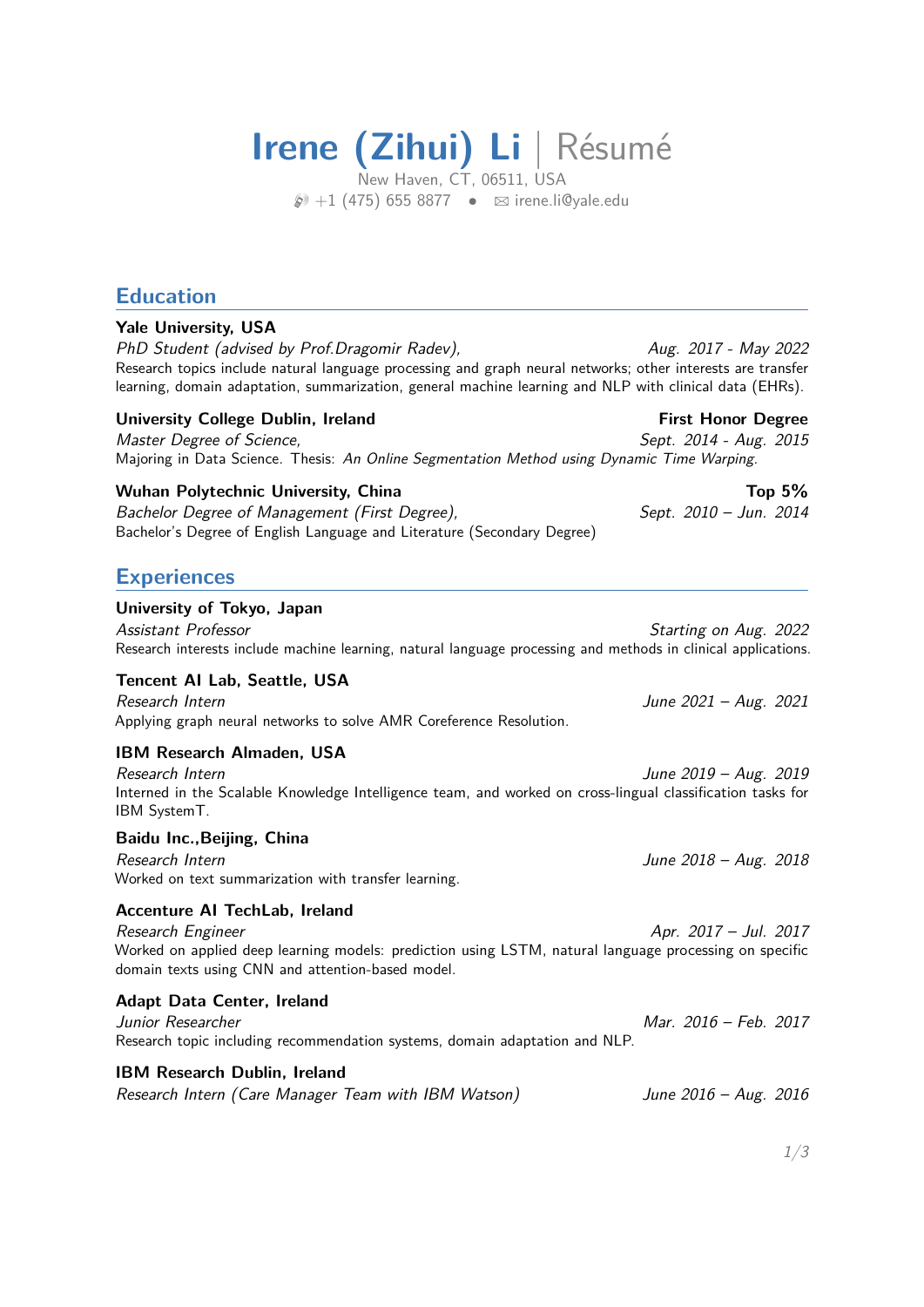Worked with deep learning models in the healthcare domain, developed CNNs to classify clinical sentences.

#### **Griffith College Dublin, Ireland**

Part-time Instructor and Table 1.1 and 2016 – May. 2016 – May. 2016 Instructor for the course Distributed Systems.

## **Japan Science and Technology Agency (JST), Ireland**

Research Assistant (Big Data Group) Jun. 2015 – May 2016 Research on Loopy Belief Propagation algorithm and implementations by Swift. Research on large-scale Graph Database algorithm and performance modeling by applying Deep Learning.

#### **Insight Centre for Data Analytics, University College Dublin, Ireland**

Research Intern May 2015 – Aug. 2015 Assisted research fellows on a research of an online segmentation algorithm on sensor-collected data.

# **Publications**

**Irene Li**, Jessica Pan, Jeremy Goldwasser, Neha Verma, Wai Pan Wong, Muhammed Yavuz Nuzumlalı, Benjamin Rosand, Yixin Li, Matthew Zhang, David Chang, R. Andrew Taylor, Harlan M. Krumholz and Dragomir Radev. Neural Natural Language Processing for Unstructured Data in Electronic Health Records: a Review. Under review, ACM Computing Surveys, 2022

**Irene Li**, Aosong Feng, Hao Wu, Tianxiao Li, Yixin Li, Ruihai Dong and Toyotaro Suzumura. Heterogeneous Graph Neural Networks for Multi-label Text Classification. Under review, DLG4NLP Workshop, EMNLP 2022

**Irene Li**, Linfeng Song, Kun Xu and Dong Yu. Variational Graph Autoencoding as Cheap Supervision for AMR Coreference Resolution. ACL, 2022

**Irene Li**, Vanessa Yan, Dragomir Radev. *Efficient Variational Graph Autoencoders for Unsupervised* Cross-domain Prerequisite Chains. Efficient Natural Language and Speech Processing Workshop, NeurIPS 2021

**Irene Li**, Prithviraj Sen, Huaiyu Zhu, Yunyao Li and Dragomir Radev. Zero-shot Instance-Weighting for Cross-lingual Text Classification. RepL4NLP Workshop, ACL, 2021

**Irene Li**, Vanessa Yan, Tianxiao Li, Rihao Qu and Dragomir Radev. Unsupervised Cross-Domain Prerequisite Chain Learning using Variational Graph Autoencoders. ACL, 2021

**Irene Li**, Alexander Fabbri, Swapnil Hingmire, and Dragomir Radev. R-VGAE: Relational-variational Graph Autoencoder for Unsupervised Prerequisite Chain Learning. COLING, 2020

**Irene Li**, Yixin Li, Tianxiao Li, Sergio Alvarez-Napagao, Dario Garcia-Gasulla, Toyotaro Suzumura. What are We Depressed about When We Talk about COVID-19: Mental Health Analysis on Tweets Using Natural Language Processing. SGAI International Conference on Artificial Intelligence, 2020

**Irene Li**, Michihiro Yasunaga, Yavuz Nuzumlali, Cesar Caraballo, Shiwani Mahajan, Krumholz, Harlan and Dragomir Radev. A Neural Topic-Attention Model for Medical Term Abbreviation Disambiguation. Machine Learning for Health Workshop, NeurIPS 2019

Alexander Fabbri, **Irene Li**, Tianwei She, Suyi Li and Dragomir Radev. Multi-News: a Large-Scale Multi-Document Summarization Dataset and Abstractive Hierarchical Model. ACL, 2019

**Irene Li**, Alexander Fabbri, Robert Tung and Dragomir Radev. What Should I Learn First: